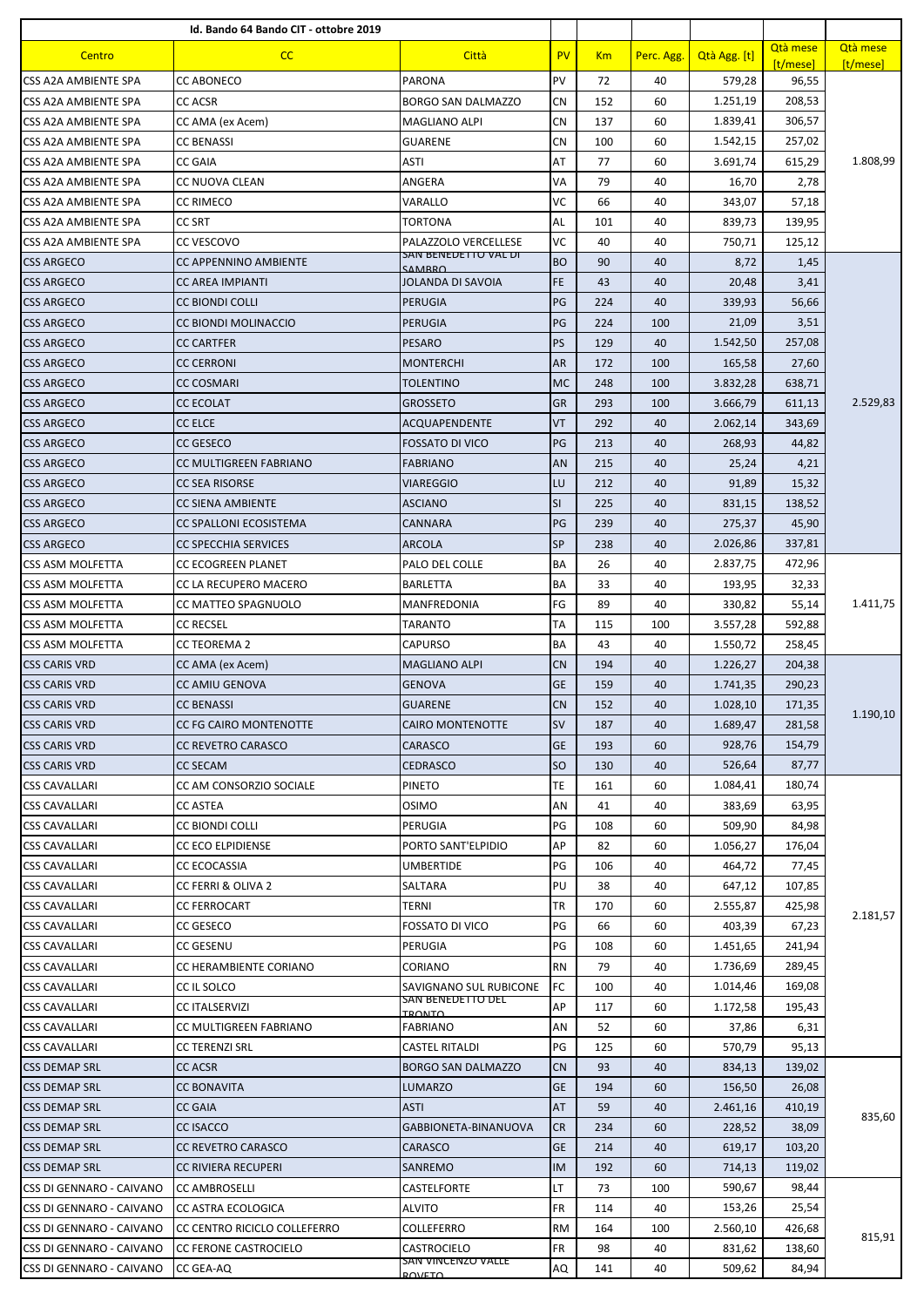| CSS DI GENNARO - CAIVANO   | <b>CC SEIN</b>                | <b>MOROLO</b>                | FR         | 142 | 40 | 250,17    | 41,70    |          |
|----------------------------|-------------------------------|------------------------------|------------|-----|----|-----------|----------|----------|
| <b>CSS DRV</b>             | <b>CC ASM MERANO</b>          | LANA                         | <b>BZ</b>  | 211 | 60 | 48,18     | 8,03     |          |
| <b>CSS DRV</b>             | <b>CC CALCINA AMB</b>         | TRIESTE                      | <b>TS</b>  | 257 | 40 | 578,65    | 96,44    |          |
| <b>CSS DRV</b>             | <b>CC ECO SINERGIE</b>        | SAN VITO AL TAGLIAMENTO      | PN         | 183 | 40 | 1.123,86  | 187,31   |          |
| <b>CSS DRV</b>             | <b>CC ECOLFER 8</b>           | SAN STINO DI LIVENZA         | <b>VE</b>  | 157 | 40 | 148,10    | 24,68    |          |
| <b>CSS DRV</b>             | <b>CC ENERGIE AG SUDTIROL</b> | EGNA                         | <b>BZ</b>  | 169 | 40 | 400,64    | 66,77    |          |
| <b>CSS DRV</b>             | CC IBLU RIVE D'ARCANO         | RIVE D'ARCANO                | <b>UD</b>  | 222 | 40 | 762,03    | 127,01   | 1.006,65 |
| <b>CSS DRV</b>             | <b>CC ISONTINA AMBIENTE</b>   | <b>MORARO</b>                | GO         | 236 | 40 | 786,49    | 131,08   |          |
| <b>CSS DRV</b>             | <b>CC LAMAFER</b>             | <b>BOLZANO</b>               | <b>BZ</b>  | 194 | 60 | 23,22     | 3,87     |          |
| <b>CSS DRV</b>             | <b>CC SANTINI SERVIZI</b>     | <b>BOLZANO</b>               | <b>BZ</b>  | 194 | 60 | 42,82     | 7,14     |          |
| <b>CSS DRV</b>             | <b>CC SNUA</b>                | <b>AVIANO</b>                | PN         | 167 | 40 | 584,81    | 97,47    |          |
| <b>CSS DRV</b>             | <b>CC VALFREDDANA</b>         | CAPANNORI                    | LU         | 218 | 40 | 1.541,12  | 256,85   |          |
| <b>CSS IBLU CADELBOSCO</b> | <b>CC A2A RECYCLING</b>       | CASTENEDOLO                  | BS         | 95  | 40 | 1.718,12  | 286,35   |          |
| <b>CSS IBLU CADELBOSCO</b> | <b>CC ASTEA</b>               | <b>OSIMO</b>                 | AN         | 299 | 60 | 575,53    | 95,92    |          |
| <b>CSS IBLU CADELBOSCO</b> | CC BADIA RECYCLING            | VEDELAGO                     | TV         | 189 | 40 | 547,38    | 91,23    |          |
| <b>CSS IBLU CADELBOSCO</b> | CC BENFANTE RECYCLING FACTORY | TORTONA                      | AL         | 169 | 40 | 2.993,66  | 498,94   |          |
| <b>CSS IBLU CADELBOSCO</b> | <b>CC BRONI-STRADELLA</b>     | <b>BRONI</b>                 | PV         | 127 | 40 | 269,84    | 44,97    |          |
| <b>CSS IBLU CADELBOSCO</b> | <b>CC CARE</b>                | CARPI                        | MO         | 30  | 40 | 2.259,90  | 376,65   |          |
| <b>CSS IBLU CADELBOSCO</b> | <b>CC CARTFER</b>             | PESARO                       | PS         | 222 | 60 | 2.313,75  | 385,62   |          |
| <b>CSS IBLU CADELBOSCO</b> | CC CASALASCA                  | SAN GIOVANNI IN CROCE        | CR         | 47  | 40 | 1.197,70  | 199,62   |          |
| <b>CSS IBLU CADELBOSCO</b> | <b>CC CAUTO</b>               | <b>BRESCIA</b>               | BS         | 107 | 40 | 1.856,80  | 309,47   |          |
| <b>CSS IBLU CADELBOSCO</b> | <b>CC COGES</b>               | SAN GERVASIO BRESCIANO       | BS         | 89  | 40 | 49,78     | 8,30     |          |
| <b>CSS IBLU CADELBOSCO</b> | <b>CC CONTARINA</b>           | SPRESIANO                    | TV         | 214 | 40 | 945,10    | 157,52   |          |
| <b>CSS IBLU CADELBOSCO</b> | CC COSMO                      | <b>CASALE MONFERRATO</b>     | AL         | 212 | 40 | 261,80    | 43,63    |          |
|                            |                               |                              | PG         | 280 | 60 | 697,09    | 116,18   |          |
| <b>CSS IBLU CADELBOSCO</b> | <b>CC ECOCASSIA</b>           | UMBERTIDE                    |            |     |    |           |          |          |
| <b>CSS IBLU CADELBOSCO</b> | CC ECOLOGY SYSTEM             | MANTOVA                      | ΜN         | 51  | 40 | 39,06     | 6,51     |          |
| <b>CSS IBLU CADELBOSCO</b> | <b>CC ERSU Statuario</b>      | PIETRASANTA                  | LU         | 149 | 60 | 619,70    | 103,28   |          |
| <b>CSS IBLU CADELBOSCO</b> | <b>CC FERRI &amp; OLIVA 2</b> | SALTARA                      | PU         | 248 | 60 | 970,68    | 161,78   |          |
| <b>CSS IBLU CADELBOSCO</b> | CC FINI SERVIZI AMBIENTALI    | ZOLA PREDOSA                 | BО         | 70  | 40 | 780,51    | 130,08   |          |
| <b>CSS IBLU CADELBOSCO</b> | CC GF CASCAMI                 | <b>CASTEL GOFFREDO</b>       | MN         | 82  | 40 | 144,26    | 24,04    |          |
| <b>CSS IBLU CADELBOSCO</b> | CC GRAZIANI RECUPERI          | PANICALE                     | PG         | 294 | 60 | 613,74    | 102,29   | 7.894,35 |
| <b>CSS IBLU CADELBOSCO</b> | CC HERAMBIENTE BOLOGNA        | <b>GRANAROLO DELL'EMILIA</b> | BО         | 83  | 40 | 2.820,56  | 470,09   |          |
| <b>CSS IBLU CADELBOSCO</b> | CC HERAMBIENTE CORIANO        | CORIANO                      | RN         | 200 | 60 | 2.605,04  | 434,17   |          |
| <b>CSS IBLU CADELBOSCO</b> | CC HERAMBIENTE MODENA         | MODENA                       | MO         | 35  | 40 | 2.391,40  | 398,57   |          |
| CSS IBLU CADELBOSCO        | CC HERAMBIENTE VOLTANA        | LUGO                         | ${\sf RA}$ | 129 | 40 | 2.054,72  | 342,45   |          |
| CSS IBLU CADELBOSCO        | CC IL SOLCO                   | SAVIGNANO SUL RUBICONE       | FC         | 173 | 60 | 1.521,68  | 253,61   |          |
| <b>CSS IBLU CADELBOSCO</b> | CC LA BICO DUE                | LOGRATO                      | BS         | 110 | 40 | 991,37    | 165,23   |          |
| <b>CSS IBLU CADELBOSCO</b> | CC LINEA AMBIENTE FOMBIO      | FOMBIO                       | LO         | 98  | 40 | 719,56    | 119,93   |          |
| <b>CSS IBLU CADELBOSCO</b> | CC LINEA GESTIONI CREMA       | CREMA                        | CR         | 117 | 40 | 1.005,86  | 167,64   |          |
| <b>CSS IBLU CADELBOSCO</b> | CC LINEA GESTIONI CREMONA     | CREMONA                      | CR         | 77  | 40 | 386,31    | 64,39    |          |
| <b>CSS IBLU CADELBOSCO</b> | <b>CC PANINI</b>              | MODENA                       | МO         | 35  | 40 | 257,40    | 42,90    |          |
| <b>CSS IBLU CADELBOSCO</b> | <b>CC SAVNO</b>               | <b>GODEGA DI SANT'URBANO</b> | TV         | 236 | 40 | 1.682,07  | 280,34   |          |
| CSS IBLU CADELBOSCO        | <b>CC SERIT</b>               | <b>CAVAION VERONESE</b>      | VR         | 100 | 40 | 4.600,37  | 766,73   |          |
| <b>CSS IBLU CADELBOSCO</b> | CC SIENA AMBIENTE             | ASCIANO                      | SI         | 271 | 60 | 1.246,72  | 207,79   |          |
| <b>CSS IBLU CADELBOSCO</b> | CC SIT                        | SANDRIGO                     | ٧I         | 160 | 40 | 1.736,52  | 289,42   |          |
| <b>CSS IBLU CADELBOSCO</b> | <b>CC SKM</b>                 | <b>NOVARA</b>                | ΝO         | 203 | 40 | 1.339,38  | 223,23   |          |
| <b>CSS IBLU CADELBOSCO</b> | CC VALCAVALLINA SERVIZI       | COSTA VOLPINO                | BS         | 151 | 40 | 396,23    | 66,04    |          |
| <b>CSS IBLU CADELBOSCO</b> | CC VALFREDDANA                | CAPANNORI                    | LU         | 160 | 60 | 2.311,67  | 385,28   |          |
| CSS IBLU CADELBOSCO        | CC VALLE CAMONICA             | <b>BRENO</b>                 | BS         | 172 | 40 | 444,85    | 74,14    |          |
| <b>CSS IBLU SANGIORGIO</b> | <b>CC BADIA RECYCLING</b>     | <b>VEDELAGO</b>              | TV         | 106 | 60 | 821,07    | 136,84   |          |
| <b>CSS IBLU SANGIORGIO</b> | <b>CC CALCINA AMB</b>         | TRIESTE                      | <b>TS</b>  | 59  | 60 | 867,98    | 144,66   |          |
| <b>CSS IBLU SANGIORGIO</b> | CC COM VALLE ISARCO           | NAZ-SCIAVES                  | <b>BZ</b>  | 227 | 40 | 160,98    | 26,83    |          |
| <b>CSS IBLU SANGIORGIO</b> | CC COM. COMPR. VALLE PUSTERIA | <b>BRUNICO</b>               | BZ         | 201 | 40 | 225,29    | 37,55    |          |
| <b>CSS IBLU SANGIORGIO</b> | <b>CC CONTARINA</b>           | SPRESIANO                    | TV         | 85  | 60 | 1.417,64  | 236,27   |          |
| <b>CSS IBLU SANGIORGIO</b> | <b>CC ECO SINERGIE</b>        | SAN VITO AL TAGLIAMENTO      | PN         | 41  | 60 | 1.685,79  | 280,97   |          |
| <b>CSS IBLU SANGIORGIO</b> | <b>CC ECOLFER 8</b>           | SAN STINO DI LIVENZA         | VE         | 48  | 60 | 222,15    | 37,02    |          |
| <b>CSS IBLU SANGIORGIO</b> | <b>CC ECORICICLI VERITAS</b>  | VENEZIA                      | <b>VE</b>  | 101 | 40 | 10.602,18 | 1.767,03 | 4.436,98 |
| <b>CSS IBLU SANGIORGIO</b> | <b>CC FUTURA (VI)</b>         | <b>MONTEBELLO VICENTINO</b>  | ٧I         | 173 | 40 | 1.308,88  | 218,15   |          |
| <b>CSS IBLU SANGIORGIO</b> | CC HERAMBIENTE FERRARA        | <b>FERRARA</b>               | FE         | 202 | 40 | 982,06    | 163,68   |          |
| <b>CSS IBLU SANGIORGIO</b> | CC IBLU RIVE D'ARCANO         | RIVE D'ARCANO                | UD         | 50  | 60 | 1.143,05  | 190,51   |          |
| <b>CSS IBLU SANGIORGIO</b> | <b>CC ISONTINA AMBIENTE</b>   | <b>MORARO</b>                | GO         | 32  | 60 | 1.179,74  | 196,62   |          |
| <b>CSS IBLU SANGIORGIO</b> | <b>CC SAVNO</b>               | GODEGA DI SANT'URBANO        | <b>TV</b>  | 79  | 60 | 2.523,10  | 420,52   |          |
| <b>CSS IBLU SANGIORGIO</b> | <b>CC SIT</b>                 | SANDRIGO                     | VI         | 150 | 60 | 2.604,79  | 434,13   |          |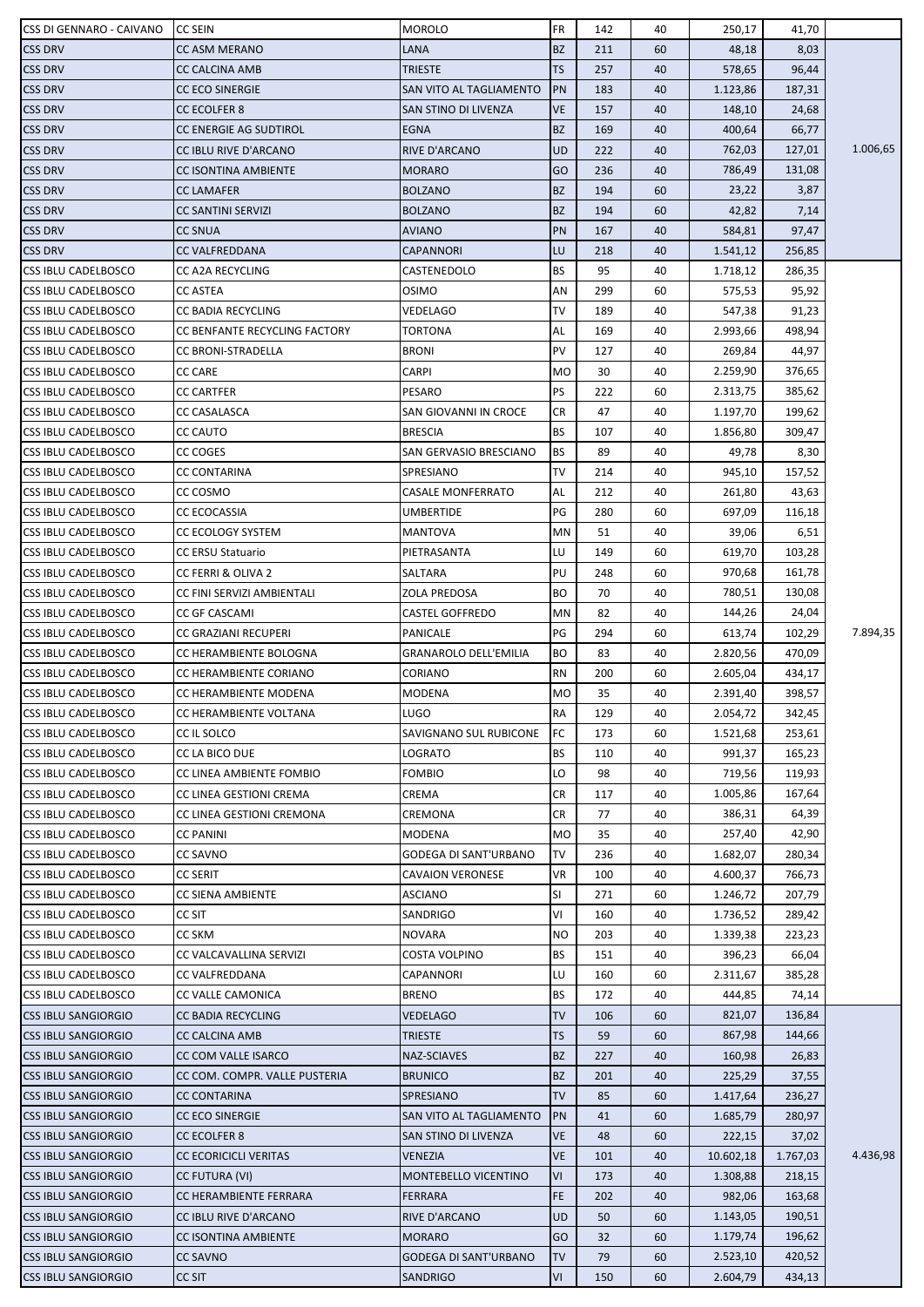| <b>CSS IBLU SANGIORGIO</b>      | <b>CC SNUA</b>                                       | <b>AVIANO</b>                   | PN        | 72  | 60  | 877,21   | 146,20                   |          |
|---------------------------------|------------------------------------------------------|---------------------------------|-----------|-----|-----|----------|--------------------------|----------|
| <b>CSS LOGISTIC &amp; TRADE</b> | <b>CC AGECO</b>                                      | TITO                            | PZ        | 127 | 40  | 479,86   | 79,98                    |          |
| <b>CSS LOGISTIC &amp; TRADE</b> | CC BRI ECOLOGICA                                     | <b>BRINDISI</b>                 | BR        | 119 | 100 | 115,10   | 19,18                    |          |
| <b>CSS LOGISTIC &amp; TRADE</b> | CC CALABRA MACERI                                    | RENDE                           | CS        | 178 | 100 | 2.584,83 | 430,80                   |          |
| <b>CSS LOGISTIC &amp; TRADE</b> |                                                      | VICO DEL GARGANO                | FG        |     | 100 |          |                          |          |
|                                 | <b>CC CLEAN SERVICES</b>                             |                                 |           | 233 |     | 60,83    | 10,14                    |          |
| <b>CSS LOGISTIC &amp; TRADE</b> | CC E.W&T. SRL                                        | MELISSA                         | KR        | 199 | 100 | 542,71   | 90,45                    |          |
| <b>CSS LOGISTIC &amp; TRADE</b> | CC ECO SERVICE SANN                                  | APOLLOSA                        | BN        | 225 | 100 | 1.752,83 | 292,14                   |          |
| <b>CSS LOGISTIC &amp; TRADE</b> | <b>CC ECO SERVICE SUD</b>                            | SAN LORENZO DEL VALLO           | <b>CS</b> | 135 | 100 | 301,92   | 50,32                    |          |
| <b>CSS LOGISTIC &amp; TRADE</b> | <b>CC ECOALBA</b>                                    | LUCERA                          | FG        | 196 | 40  | 349,87   | 58,31                    |          |
| <b>CSS LOGISTIC &amp; TRADE</b> | <b>CC ECOENERGY BN</b>                               | <b>AIROLA</b>                   | BN        | 241 | 100 | 326,86   | 54,48                    |          |
| <b>CSS LOGISTIC &amp; TRADE</b> | <b>CC ECOGREEN PLANET</b>                            | PALO DEL COLLE                  | BA        | 70  | 60  | 4.256,62 | 709,44                   |          |
| <b>CSS LOGISTIC &amp; TRADE</b> | CC ECOLOGIA OGGI CATANZARO                           | CATANZARO                       | CZ        | 273 | 100 | 900,59   | 150,10                   |          |
| <b>CSS LOGISTIC &amp; TRADE</b> | CC ECOLOGIA OGGI LAMEZIA                             | LAMEZIA TERME                   | CZ        | 246 | 100 | 725,24   | 120,87                   |          |
| <b>CSS LOGISTIC &amp; TRADE</b> | <b>CC ECOLOGY GREEN</b>                              | CORIGLIANO CALABRO              | <b>CS</b> | 128 | 100 | 411,86   | 68,64                    |          |
| <b>CSS LOGISTIC &amp; TRADE</b> | CC ECOMANAGEMENT                                     | SQUILLACE                       | CZ        | 271 | 100 | 669,68   | 111,61                   |          |
| <b>CSS LOGISTIC &amp; TRADE</b> | <b>CC ECOROSS</b>                                    | ROSSANO                         | <b>CS</b> | 138 | 100 | 1.371,35 | 228,56                   |          |
| <b>CSS LOGISTIC &amp; TRADE</b> | CC ECOSAN                                            | <b>FEROLETO ANTICO</b>          | CZ        | 255 | 100 | 325,91   | 54,32                    |          |
| <b>CSS LOGISTIC &amp; TRADE</b> | <b>CC ECOSISTEM 2</b>                                | LAMEZIA TERME                   | CZ        | 246 | 100 | 888,10   | 148,02                   |          |
| <b>CSS LOGISTIC &amp; TRADE</b> | CC ECOSISTEM AV                                      | <b>NUSCO</b>                    | AV        | 204 | 100 | 220,28   | 36,71                    |          |
| <b>CSS LOGISTIC &amp; TRADE</b> | <b>CC ENERGIA PULITA</b>                             | TERMOLI                         | СB        | 264 | 100 | 630,84   | 105,14                   |          |
| <b>CSS LOGISTIC &amp; TRADE</b> | <b>CC ERA GROUP</b>                                  | ANDRIA                          | <b>BT</b> | 100 | 40  | 492,44   | 82,07                    |          |
| <b>CSS LOGISTIC &amp; TRADE</b> | <b>CC GB COSTRUZIONI</b>                             | CROSIA                          | <b>CS</b> | 150 | 100 | 118,22   | 19,70                    | 5.513,20 |
|                                 |                                                      |                                 |           |     |     |          |                          |          |
| <b>CSS LOGISTIC &amp; TRADE</b> | <b>CC GIALPLAST</b>                                  | TAVIANO                         | LE        | 172 | 100 | 2.145,84 | 357,64                   |          |
| <b>CSS LOGISTIC &amp; TRADE</b> | <b>CC GISA</b>                                       | MELFI                           | PZ        | 137 | 40  | 114,05   | 19,01                    |          |
| <b>CSS LOGISTIC &amp; TRADE</b> | <b>CC HELIOS</b>                                     | SCAFATI                         | SA        | 245 | 100 | 317,80   | 52,97                    |          |
| <b>CSS LOGISTIC &amp; TRADE</b> | CC LA CARPIA DOMENICO                                | FERRANDINA                      | MT        | 63  | 100 | 904,33   | 150,72                   |          |
| <b>CSS LOGISTIC &amp; TRADE</b> | CC LA RECUPERO MACERO                                | <b>BARLETTA</b>                 | BA        | 111 | 60  | 290,93   | 48,49                    |          |
| <b>CSS LOGISTIC &amp; TRADE</b> | <b>CC LAVORGNA</b>                                   | <b>SAN LORENZELLO</b>           | BN        | 250 | 40  | 420,85   | 70,14                    |          |
| <b>CSS LOGISTIC &amp; TRADE</b> | CC MATTEO SPAGNUOLO                                  | MANFREDONIA                     | FG        | 173 | 60  | 496,23   | 82,71                    |          |
| <b>CSS LOGISTIC &amp; TRADE</b> | CC MONTECO SITCENTIO PUDDIICO GI<br>عممنع دحتنه ملحب | FRANCAVILLA FONTANA             | <b>BR</b> | 84  | 100 | 544,39   | 90,73                    |          |
| <b>CSS LOGISTIC &amp; TRADE</b> | <b>CC PATERLEGNO</b>                                 | PATERNO                         | PZ        | 141 | 100 | 48,14    | 8,02                     |          |
| <b>CSS LOGISTIC &amp; TRADE</b> | CC PELLICANO VERDE TITO                              | TITO                            | PZ        | 127 | 100 |          | $\overline{\phantom{a}}$ |          |
| <b>CSS LOGISTIC &amp; TRADE</b> | CC RICICLA SRL TORREMAGGIORE                         | <b>TORREMAGGIORE</b>            | FG        | 217 | 100 | 538,01   | 89,67                    |          |
| <b>CSS LOGISTIC &amp; TRADE</b> | <b>CC RICICLORO</b>                                  | ROCCA SAN FELICE                | AV        | 189 | 100 | 104,79   | 17,46                    |          |
| <b>CSS LOGISTIC &amp; TRADE</b> | <b>CC ROCCA</b>                                      | SAN MAURO MARCHESATO            | KR        | 237 | 100 | 314,55   | 52,43                    |          |
| <b>CSS LOGISTIC &amp; TRADE</b> | CC SALVAGUARDIA AM                                   | CROTONE                         | KR        | 221 | 100 | 25,97    | 4,33                     |          |
| <b>CSS LOGISTIC &amp; TRADE</b> | CC SEA ANGRI                                         | ANGRI                           | SA        | 238 | 100 | 86,82    | 14,47                    |          |
| <b>CSS LOGISTIC &amp; TRADE</b> | CC SEA SRL KR                                        | CROTONE                         | KR        | 221 | 100 | 509,33   | 84,89                    |          |
|                                 |                                                      |                                 |           |     |     |          |                          |          |
| <b>CSS LOGISTIC &amp; TRADE</b> | <b>CC SERVIZI ECOLOGICI</b>                          | TARSIA                          | <b>CS</b> | 140 | 100 | 1.931,46 | 321,91                   |          |
| <b>CSS LOGISTIC &amp; TRADE</b> | <b>CC SIMA</b>                                       | SAN PAOLO DI CIVITATE           | FG        | 222 | 40  | 211,56   | 35,26                    |          |
| <b>CSS LOGISTIC &amp; TRADE</b> | CC SUD GAS                                           | CAMPI SALENTINA                 | LE        | 134 | 100 | 4.222,13 | 703,69                   |          |
| <b>CSS LOGISTIC &amp; TRADE</b> | <b>CC TEOREMA 2</b>                                  | CAPURSO<br>SAN BENEDETTO VAL DI | BA        | 69  | 60  | 2.326,07 | 387,68                   |          |
| <b>CSS MASOTINA</b>             | CC APPENNINO AMBIENTE                                | <b>CAMARO</b>                   | <b>BO</b> | 248 | 60  | 13,08    | 2,18                     |          |
| <b>CSS MASOTINA</b>             | <b>CC AREA IMPIANTI</b>                              | JOLANDA DI SAVOIA               | <b>FE</b> | 285 | 60  | 30,72    | 5,12                     |          |
| <b>CSS MASOTINA</b>             | <b>CC BANDINI E CASAMENTI</b>                        | <b>FORLI</b>                    | <b>FO</b> | 291 | 100 | 788,08   | 131,35                   |          |
| <b>CSS MASOTINA</b>             | <b>CC BONAVITA</b>                                   | <b>LUMARZO</b>                  | <b>GE</b> | 158 | 40  | 104,33   | 17,39                    |          |
| <b>CSS MASOTINA</b>             | CC GLORENZA DISC.                                    | <b>GLORENZA</b>                 | <b>BZ</b> | 268 | 40  | 39,81    | 6,63                     |          |
| <b>CSS MASOTINA</b>             | <b>CC ISACCO</b>                                     | GABBIONETA-BINANUOVA            | <b>CR</b> | 119 | 40  | 152,35   | 25,39                    | 801,86   |
| <b>CSS MASOTINA</b>             | <b>CC RIVIERA RECUPERI</b>                           | <b>SANREMO</b>                  | IM        | 268 | 40  | 476,08   | 79,35                    |          |
| <b>CSS MASOTINA</b>             | <b>CC SANTINI SERVIZI</b>                            | <b>BOLZANO</b>                  | <b>BZ</b> | 298 | 40  | 28,55    | 4,76                     |          |
| <b>CSS MASOTINA</b>             | <b>CC SEA RISORSE</b>                                | <b>VIAREGGIO</b>                | LU        | 265 | 60  | 137,84   | 22,97                    |          |
| <b>CSS MASOTINA</b>             | <b>CC SPECCHIA SERVICES</b>                          | <b>ARCOLA</b>                   | <b>SP</b> | 224 | 60  | 3.040,30 | 506,72                   |          |
| <b>CSS MATTUCCI SRL</b>         | <b>CC BALDACCI RECUPERI</b>                          | <b>RIANO</b>                    | <b>RM</b> | 45  | 100 | 786,73   | 131,12                   |          |
| <b>CSS MATTUCCI SRL</b>         | CC CONSORZIO PELLICANO                               | TARQUINIA                       | VT        | 74  | 100 | 1.095,63 | 182,60                   |          |
|                                 | <b>CC ECO ELPIDIENSE</b>                             | PORTO SANT'ELPIDIO              | АP        | 203 | 40  | 704,18   | 117,36                   |          |
| <b>CSS MATTUCCI SRL</b>         |                                                      |                                 |           |     |     |          |                          |          |
| <b>CSS MATTUCCI SRL</b>         | <b>CC ECOTEC</b>                                     | ORTONA                          | CН        | 248 | 60  | 2.722,92 | 453,82                   |          |
| <b>CSS MATTUCCI SRL</b>         | <b>CC ELCE</b>                                       | ACQUAPENDENTE                   | VT        | 84  | 60  | 3.093,22 | 515,54                   |          |
| <b>CSS MATTUCCI SRL</b>         | <b>CC FERROCART</b>                                  | TERNI                           | TR        | 47  | 40  | 1.703,91 | 283,99                   |          |
| <b>CSS MATTUCCI SRL</b>         | <b>CC GESENU</b>                                     | <b>PERUGIA</b>                  | PG        | 111 | 40  | 967,76   | 161,29                   | 2.906,77 |
| <b>CSS MATTUCCI SRL</b>         | CC GRAZIANI RECUPERI                                 | PANICALE                        | PG        | 121 | 40  | 409,16   | 68,19                    |          |
| <b>CSS MATTUCCI SRL</b>         | <b>CC REFECTA SRL</b>                                | CISTERNA DI LATINA              | LT        | 129 | 60  | 3.240,88 | 540,15                   |          |
| <b>CSS MATTUCCI SRL</b>         | <b>CC SABELLICO</b>                                  | CEPRANO                         | <b>FR</b> | 157 | 60  | 1.922,66 | 320,44                   |          |
| <b>CSS MATTUCCI SRL</b>         | CC SE PORT                                           | CIVITAVECCHIA                   | <b>RM</b> | 90  | 60  |          |                          |          |